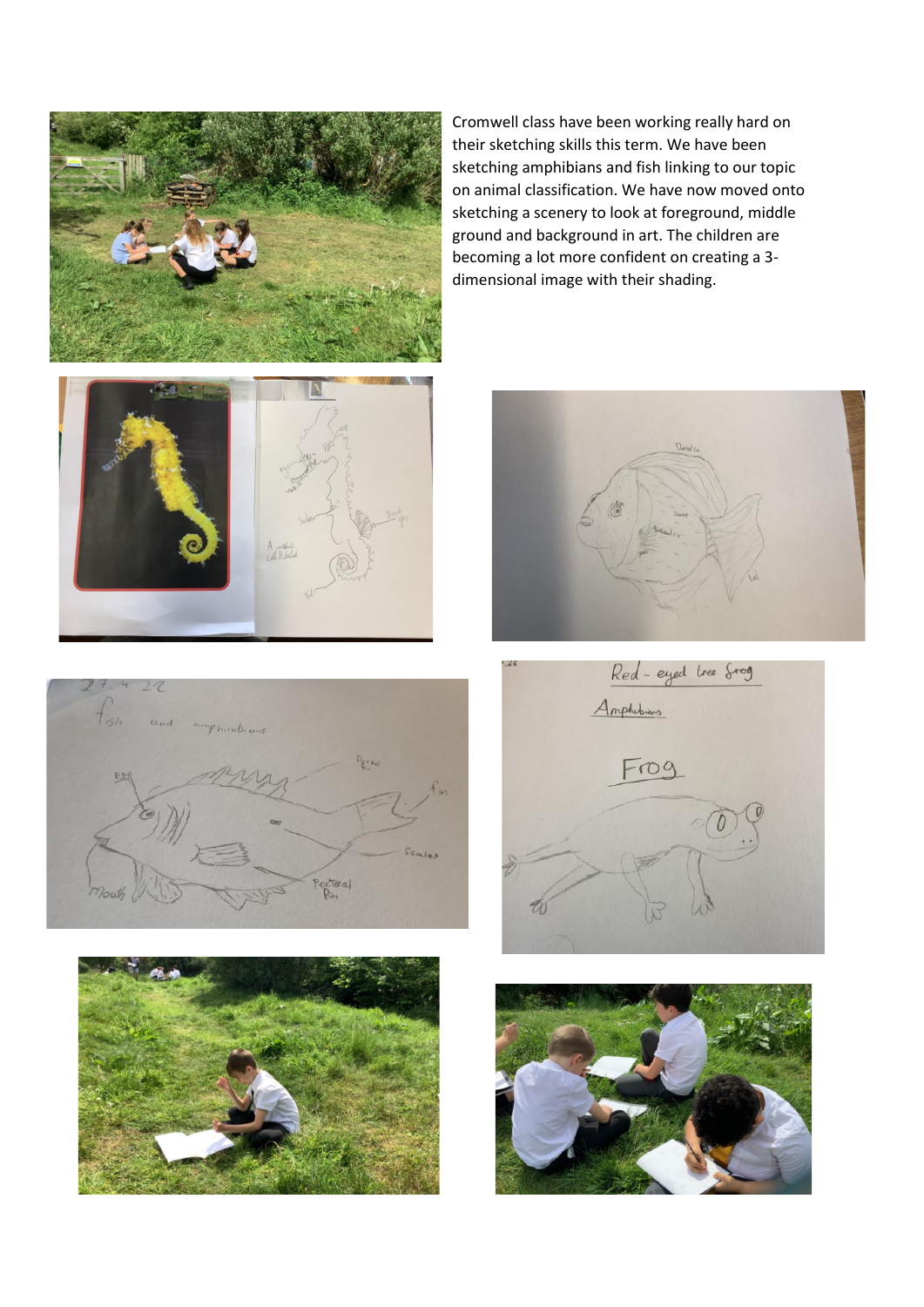



We have also been busy gardening and looking after our outdoor space. We are growing strawberries, lettuces, colourful chard and a range of flowers!

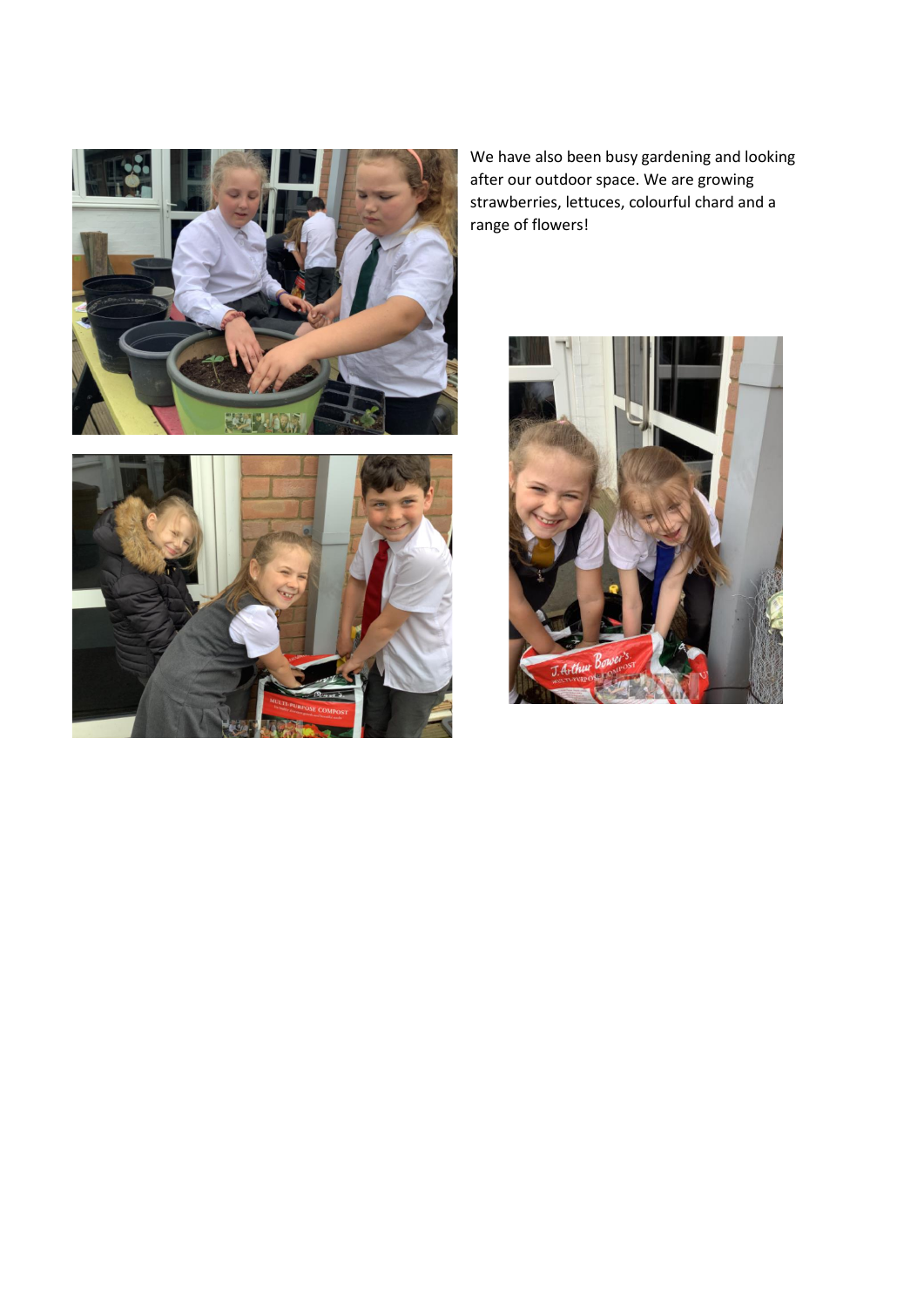On Friday, the children used recycled materials to create some 3D fish. They all persevered and were able to cut out all the pieces they needed for their fish. They then took on the challenge of using a hot glue gun for the first time (with adult supervision of course!). The children were brilliant and we can't wait to display these unique creations.